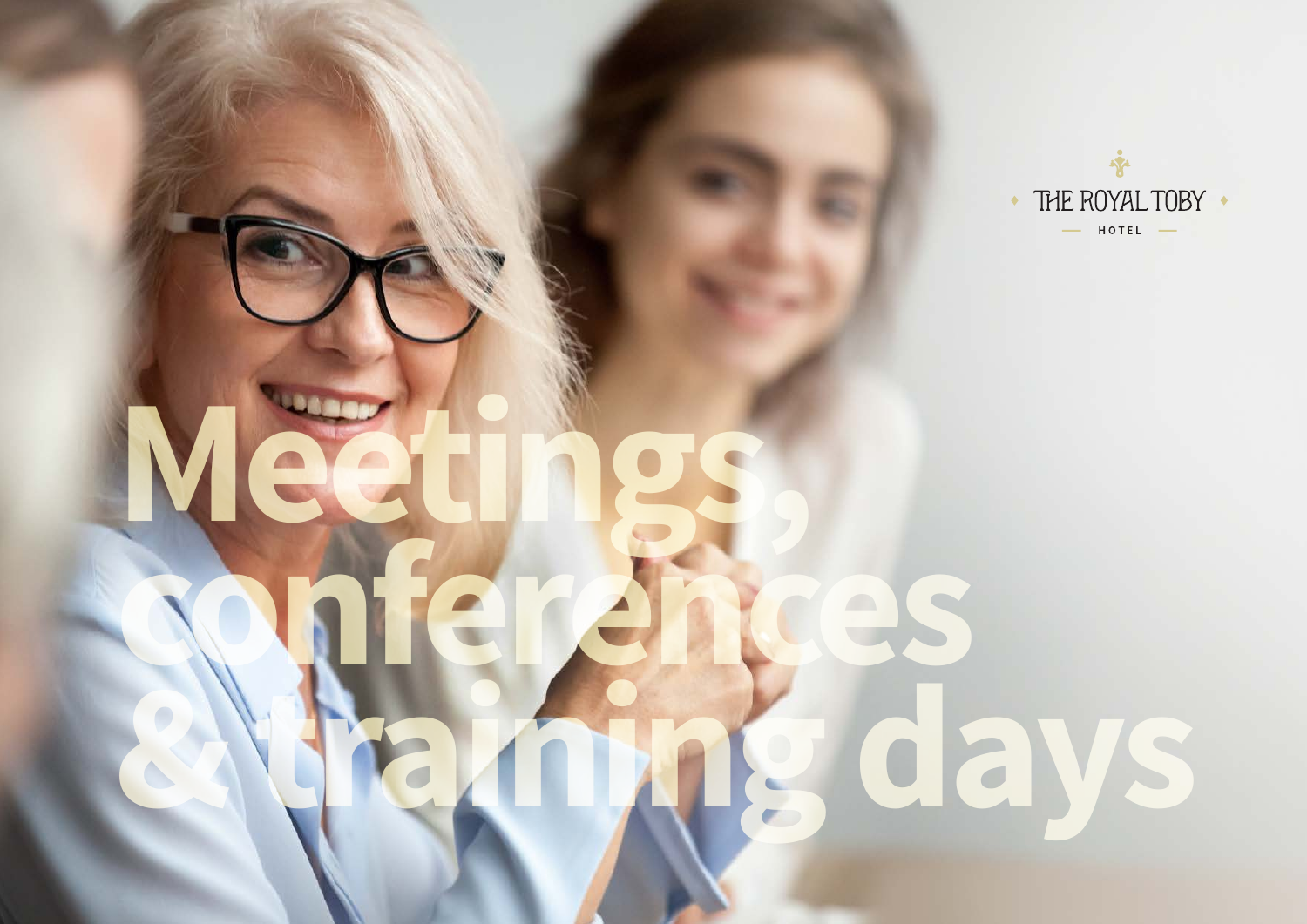# Our Delegate Packages – designed with you in mind

#### **All our delegate packages include:**

- A dedicated event planner to assist you through the planning process
- A dedicated host on the day of your event who will be available to you from your arrival until your departure
- Room hire
- Conference stationery

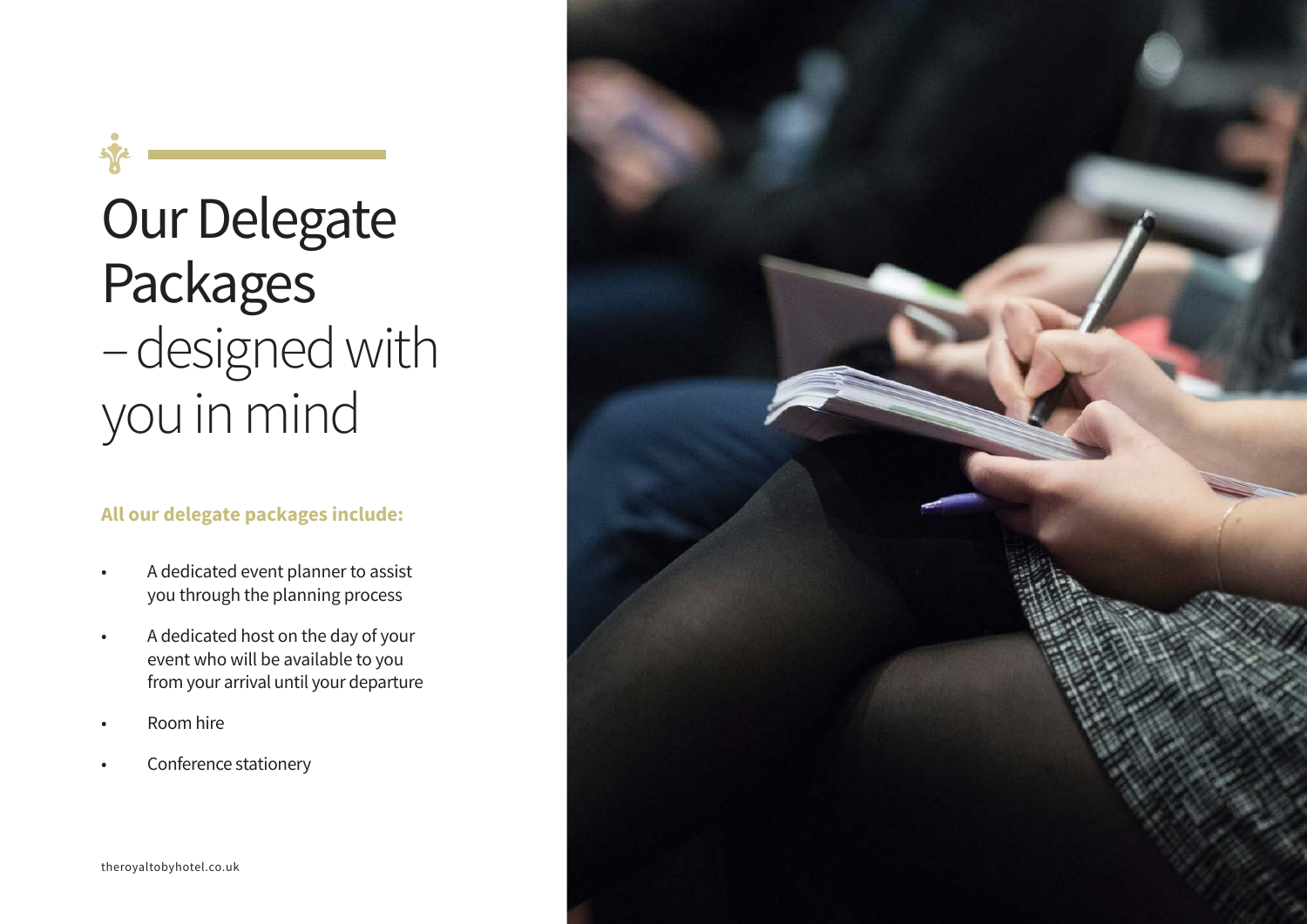### **Premium Full Day Delegate** £45.00 Per Delegate

- Full English breakfast prior to meeting (served 7am to 9am in The Royal Toby Restaurant) or breakfast sandwiches served in your meeting room
- Mid-morning refreshments (tea, coffee & fruit juice)
- Conference lunch (various menus available)
- Afternoon cream tea
- Iced water
- Screen & projector
- Flip chart & pens

\*Add an evening meal in one of our two unique restaurants (The Royal Toby Restaurant or Cenetta Ristorante) for only £19.00 per delegate

### **Full Day Delegate** £35.00 Per Delegate

- Continental breakfast served in your meeting room along with tea & coffee. Breakfast sandwiches are available at a supplement charge of £2.50 per delegate
- Mid-morning refreshments
- Conference lunch (various menus available)
- Afternoon refreshments
- Iced water
- Screen & projector
- Flip chart & pens

\*Add an evening meal in one of our two unique restaurants (The Royal Toby Restaurant or Cenetta Ristorante) for only £19.00 per delegate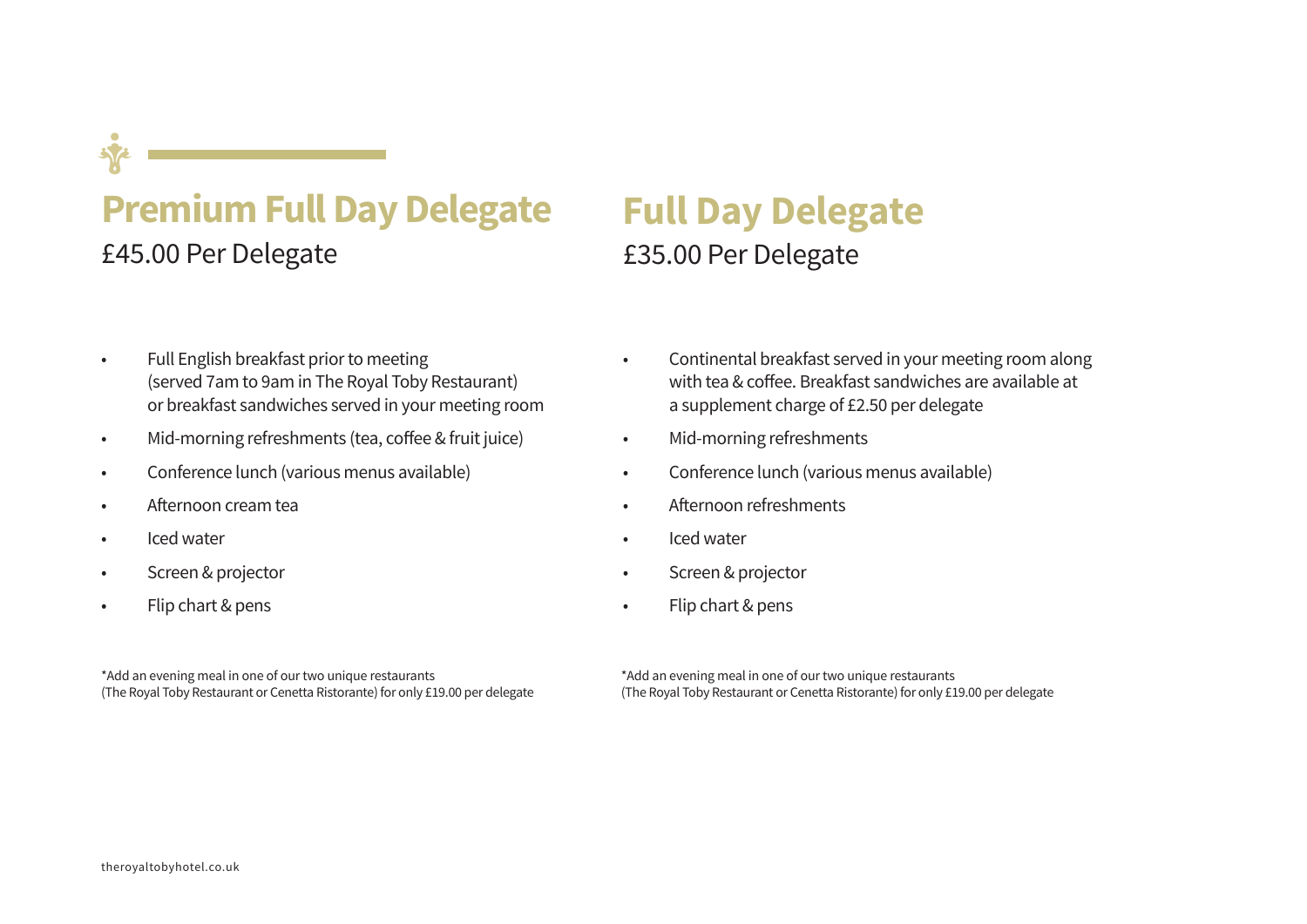**Half Day Delegate**  £25.00 Per Delegate

- Tea & coffee on arrival
- Second serving of refreshments with assorted biscuits
- Conference dining (various menus available)
- Iced water
- Screen & projector
- Flip chart & pens

\*Add an evening meal in one of our two unique restaurants (The Royal Toby Restaurant or Cenetta Ristorante) for only £19.00 per delegate

### **24 Hour Delegate**  £135.00 Per Delegate

- Overnight stay in one of our beautifully appointed bedrooms (including breakfast)
- Continental breakfast served in your meeting room along with tea & coffee **(Breakfast sandwiches are available at a supplementary charge of £2.50 per delegate)**
- Mid-morning refreshments
- Conference lunch (various menus available)
- Afternoon refreshments
- Evening meal in one of our two unique restaurants (The Royal Toby Restaurant or Cenetta Ristorante)
- Iced water
- Screen & projector
- Flip chart & pens

\*Upgrade to our premium 24 hour delegate rate for an additional £5.00 per delegate. This includes everything listed in the premium full day delegate rate plus an evening meal and overnight stay with breakfast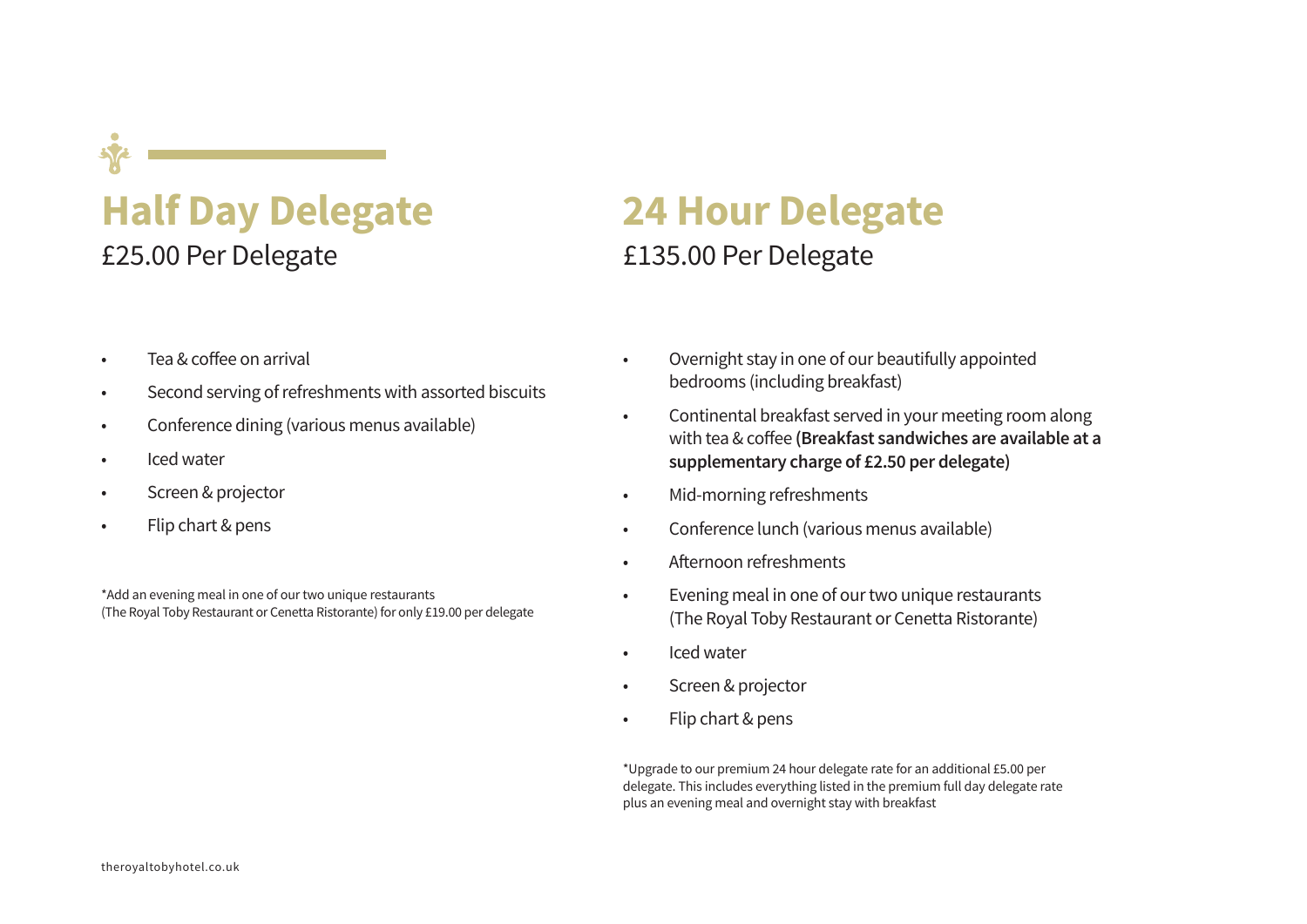# **Bespoke Package**

Build the perfect package that fits your needs

Our room hire includes; hire of the room, wireless internet, car parking, screen & projector

#### **Room Hire Pricing**

| <b>Room</b>         | <b>Full Day</b> | <b>Half Day</b> | Evening |
|---------------------|-----------------|-----------------|---------|
| The Rhyddings Suite | £500            | £300            | £300    |
| <b>The Study</b>    | £250            | £150            | £150    |

| Tea, coffee & assorted biscuits £3.50 |
|---------------------------------------|
| Tea, coffee & Danish pastries £4.95   |
| Tea, coffee & afternoon cake £4.95    |

**Tea, coffee & breakfast sandwiches** £6.95 **Cream tea** £5.00 **Jugs of fresh fruit juice** £5.00

**Flip chart & pens** £25.00 **Conference dining (various menus available)**  from £13.95 per person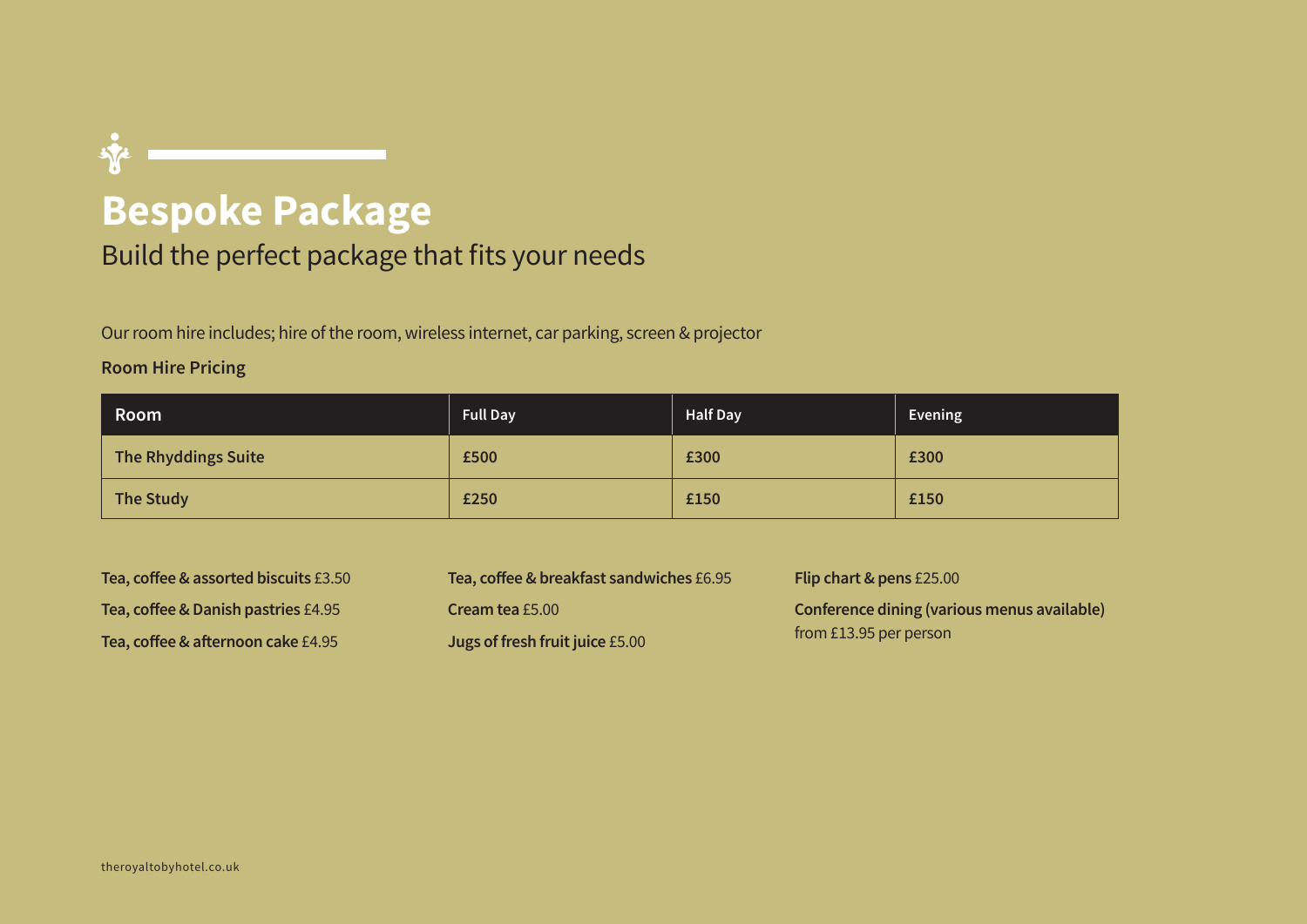## y **Sizes & Spaces**  What fits where?

| <b>Event Space Capacities</b>                                                          | <b>Theatre</b> | Classroom | Cabaret | U-Shape | <b>Boardroom</b> |
|----------------------------------------------------------------------------------------|----------------|-----------|---------|---------|------------------|
| <b>The Rhyddings Suite</b><br>(18.7 metres long x 9.83 metres wide x 2.87 metres high) | 100            | 60        | 100     | 30      | 40               |
| <b>The Study</b><br>(8.73 metres long x 6.91 metres wide x 2.57 metres high)           | 50             | -         |         | 15      | 20               |

#### **The Rhyddings**

Our premier function suite offers a very grand location for your meeting, conference, or training day. The Rhyddings is fully self-contained with its own kitchen, bar and cloakroom facilities. Located in a separate building from the main hotel, you will be sure to enjoy the privacy and convenience provided by this exceptional venue.

#### **The Study**

Located to the rear of the Royal Toby Restaurant, the Study is a superb venue for an informal meeting, training session or private dining. Private access is available and the study is located adjacent to the restaurant cloakroom.